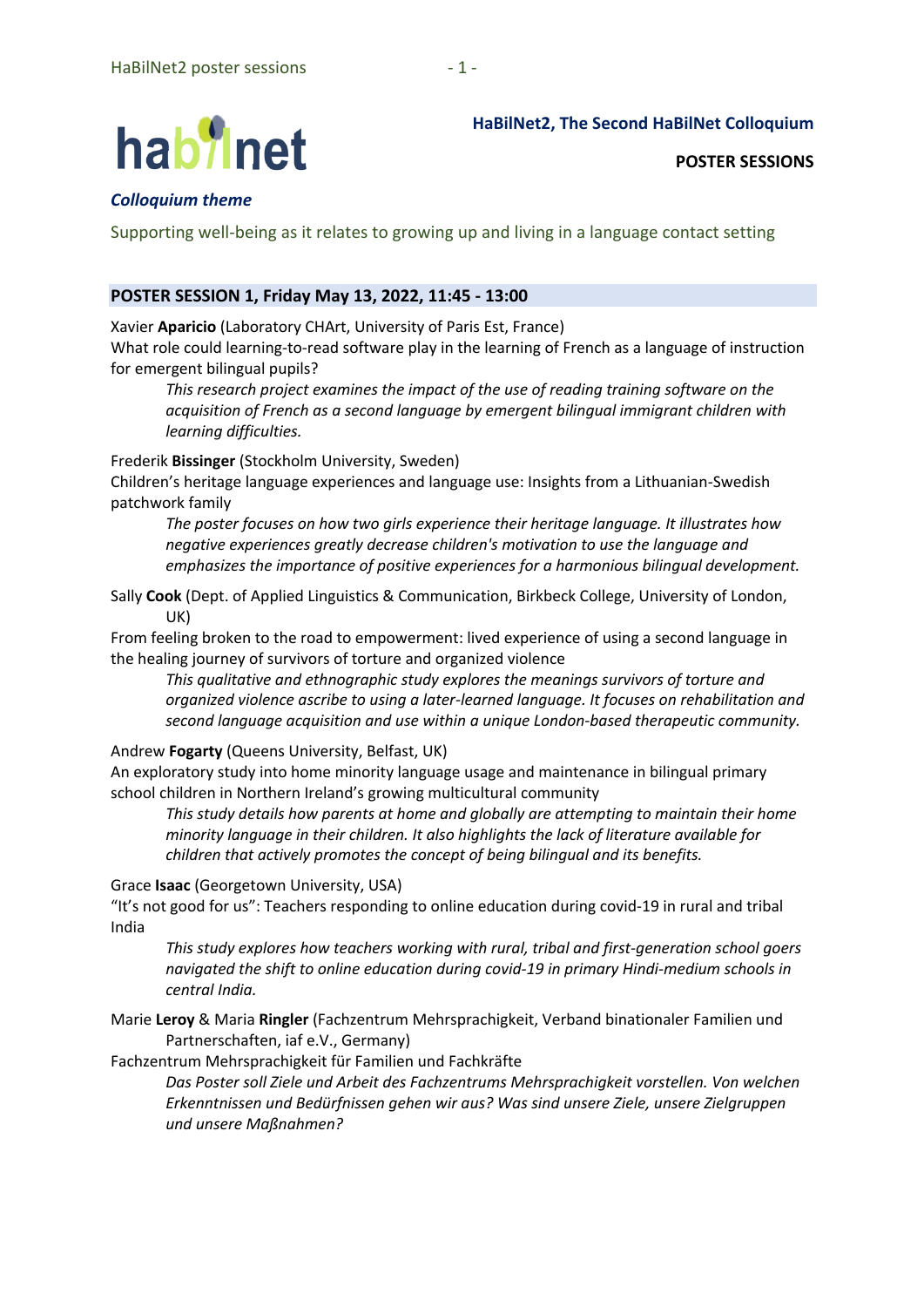#### Sherez **Mohamed** (Mercyhurst University, USA)

[dʒ]ámame: Phonetic features of Arabic-Spanish bilinguals in Puerto Rico

*This poster will examine the phonetic features in Arabic-Spanish bilinguals that are connected to the speaker's language dominance. Speakers' attitudes towards a foreign language accent will also be examined.*

My **Nguyen** (Laboratory for the Neural Bases of Bilingualism, University of Houston, USA) Cortical thickness is related to variability in bilingual language proficiency

*This study proposes a new paradigm to examine language expertise and cortical thickness within bilinguals, and in addition between bilinguals and monolinguals. In general, results highlight the great variability within bilinguals and the relevance of language proficiency.*

Mareen **Pascall,** Nina **Schwöbel** & Annick **De Houwer** (HaBilNet, Germany & Belgium) HaBilNet - the Harmonious Bilingualism Network

*HaBilNet is a philanthropic organization that promotes research on Harmonious Bilingualism. It aims at making sure the results of that research are widely disseminated both within and outside of academia. This poster explains how we try to accomplish this mission.*

#### Marco **Santello** (University of Leeds, UK)

The theoretical acknowledgement of constraints in everyday life and its complications for translanguaging creativity

*This work questions theoretically the conceptualisation of creativity in everyday life put forth by the translanguaging paradigm, considering Michel de Certeau's view of everyday language use within constraints.*

Crissa **Stephens** (Georgetown University, USA)

Gathering the pieces: Narratives of bilingual identity across schools, hospitals, and home *This ethnographic case study traces a mother's experience of navigating the competing and often conflicting characterizations of one bilingual child's languagerelated needs with a focus on harmonious bilingualism.*

He (Sabrina) **Sun** (Nanyang Technological University, Singapore)

Harmonious bilingual experience and family wellbeing

*This study explores the relations between maternal language use, children's language use and competence, and maternal and children's social-emotional wellbeing and discusses the significance of a harmonious bilingual experience for children's and mothers' wellbeing.*

Veronika **Timpe-Laughlin** (Educational Testing Service, Princeton, NJ and Bilingual Babies, USA) From bilingual babies to plurilingual education in preschools

*The poster outlines how personal experiences with raising bilingual children can impact and inform a research agenda and ultimately lead to new studies in areas that are very much under-researched.*

Katie **Von Holzen** (English Linguistics, Technische Universität Braunschweig, Germany) doyouunderstandwhatimsaying : How learners break into the speech stream

*This project investigates the cues that support speech segmentation in ab initio and L2 learners and is subdivided into three themes: 1) speech modifications, specifically in infantand foreigner-directed speech, 2) phonotactic cues, and 3) lexical transparency.*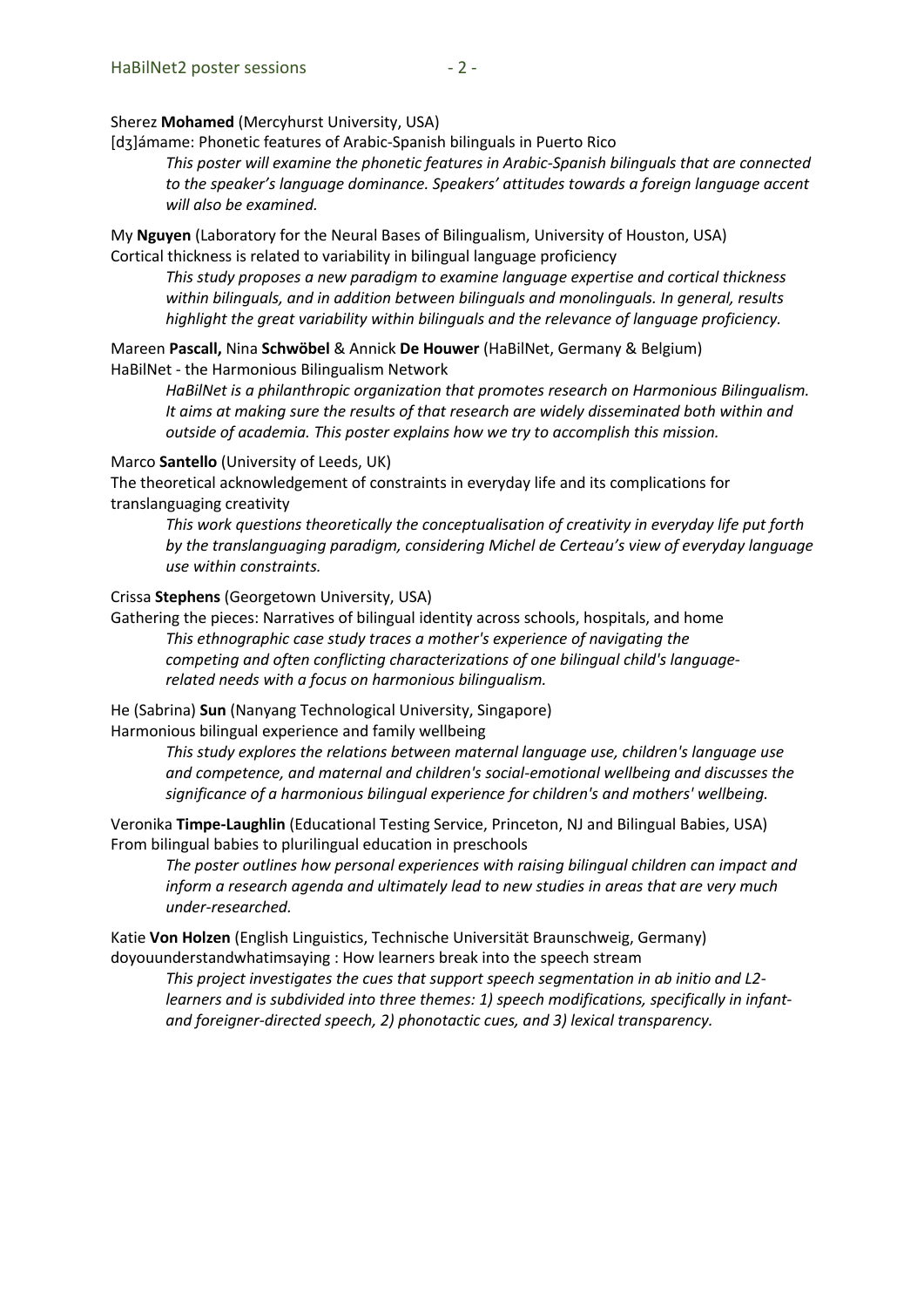#### **POSTER SESSION 2, Friday May 13, 2022, 14:45 - 16:00**

Sandra **Ballweg** (Paderborn University, Germany)

Multilingual families as sites of language acquisition for parents

*In multilingual families not only children, but also parents acquire languages. This poster presents an interview study with two multilingual families focusing on beliefs and practices around parental acquisition of the societal language and minority languages in the family.*

Anja **Binanzer** (Leibniz Universität Hannover), Valentina **Cristante** (Goethe-Universität Frankfurt a.M.) & Verena **Wecker** (Westfälische Wilhelms-Universität Münster) (Germany)

Second language teaching and learning during the COVID-19 pandemic – Impacts of school closures and distance learning

*This study of SLA teacher ratings on L2 teaching and learning during the COVID-19 pandemic in Germany shows that the shift from classroom lessons to distance learning has significantly affected teaching methods, language skills targeted in language courses and students' competencies in their L2.*

Hilde **De Smedt** & Sofie **Verrijkt** (Foyer v.z.w. / PIM, Belgium)

Engage with multilingual families

*Partners In Multilingualism (PIM) is a team that works with multilingual families with specific attention to low SES families. We support parents with advice on language choices and use and screen multilingual children for language delays and disorders in their home language.*

Inga **Hilbig**, Vitalija **Kazlauskienė** & Eglė **Kačkutė** (Vilnius University, Lithuania) Non-harmonious early bilingualism and mothers' well-being

> *This study explores Lithuanian migrant mothers' experiences with what they call "unsuccessful bilingualism" in their families, showing that parental psychological and emotional well-being plays an important but often overlooked role in minority language transmission.*

Valérie **Kemp** (Université du Luxembourg, Luxemburg)

Young children's multiliteracy meaning-making: A case study in non-formal ECEC in Luxembourg *This poster illustrates different ways in which three-year-old Etienne uses his whole semiotic repertoire to make meaning in multiliteracy activities, and the multiliteracy practices in a forest-based ECEC facility in Luxembourg.*

Ethan **Kutlu** (Dept. of Psychological and Brain Sciences & Dept. of Linguistics, DeLTA Center, University of Iowa, USA)

Bilingual networks, language dynamics, and speech perception

*This presentation includes an investigation of two bilingual locales (Gainesville, Florida (USA) and Montreal, Quebec (Canada)). It provides examples of bilingual networks and how language dynamics in a given context contribute to speech perception.*

Busani **Maseko** (School of Languages, North-West University, South Africa) Tensions in family language policies of intermarried families

> *This presentation examines family language policies of bilingual Shona-Ndebele intermarried families. It discusses how these families reproduce, negotiate, and manage tensions between the Shona and Ndebele languages in Zimbabwe's socio-historical and political milieu.*

Mahdi **Mowlaei** (Center for research on multilingualism, University of Luxembourg, Luxemburg) Children's experiences of multilingualism in Luxembourg at home, at school and on social media *This study looks into transnational children's lived experiences of multilingualism in Luxembourg. It focuses in particular on multilingual practices and linguistic identities in online interactions and 'mediagrams'.*